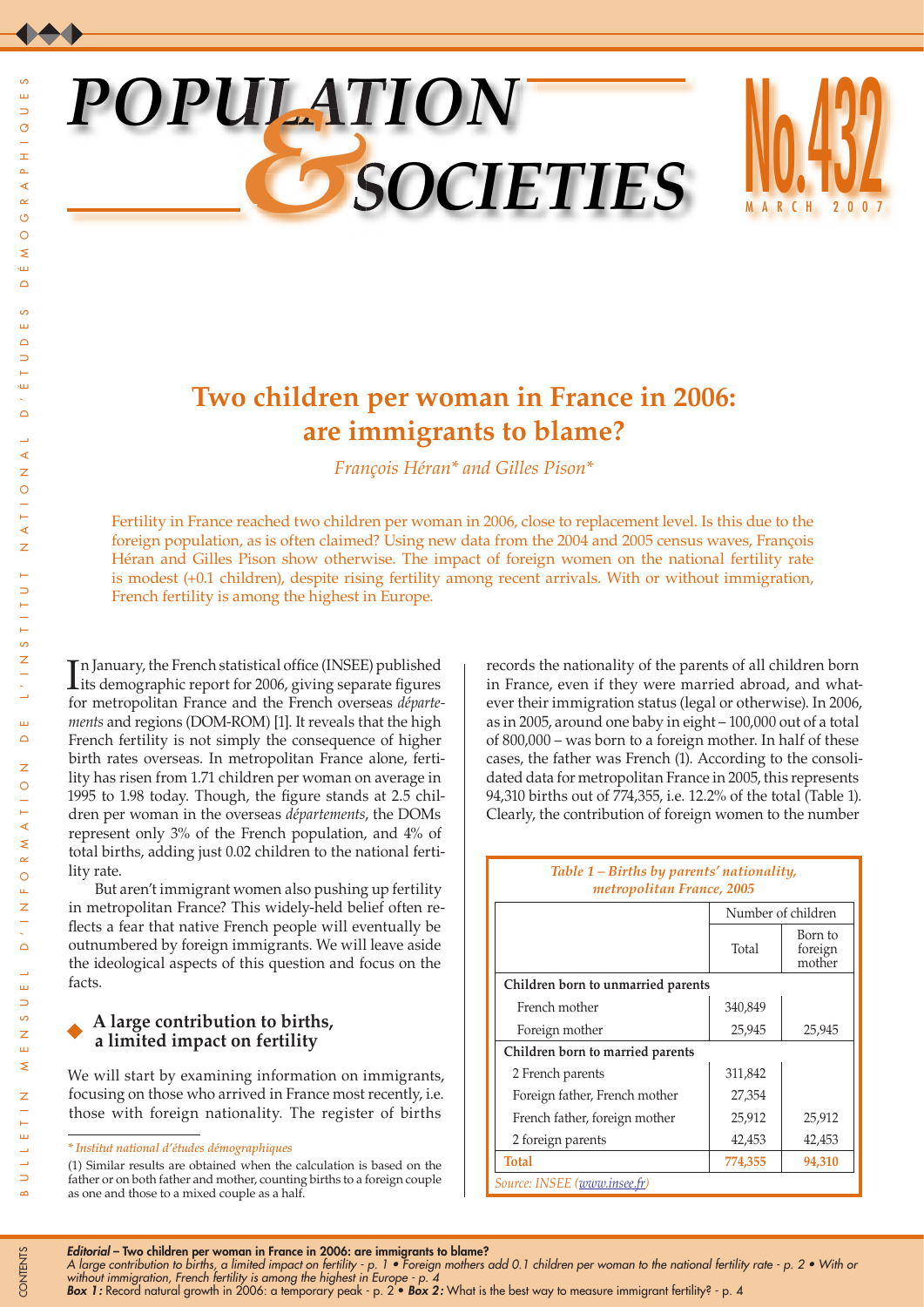

of births in France is large, and deserves to be highlighted. But how is the fertility rate affected?

Surprising though it may seem, immigration has a strong impact on births but a limited impact on fertility. This can be illustrated by an example. Imagine 75 French women with two children per woman on average and 25 foreign women with the same average. Foreign women account for 25% of births, but have no effect on the fertility rate, and their contribution to the number of births simply stems from the fact that they represent 25% of mothers. This is because the number of births is the product of two independent factors: the number of women of childbearing age and their propensity to have children. It is mistaken to believe that foreign women's contribution to their host country's fertility rate is proportional to the number of babies they have (2).

Now let's imagine a different situation, a country where 99% of women have two children, while a 1% minority have seven. This small minority of large families would have a very limited effect on the national fertility rate, raising it by just 0.05 children from 2.00 to 2.05. For foreign women to push up the fertility rate and not simply the number of births, not only must they represent a large proportion of mothers, but their fertility must also be much higher than the average (3).

## **Foreign mothers add 0.1 children per woman to the national fertility rate**

What is the situation in France? The most recent data for metropolitan France date back to 1998-1999, and confirm those of 1990 (Figure 1). Determined using the civil records, cross-matched with data from the 1999 census and the Family survey [3], they indicate that French mothers had 1.7 children per woman and foreign mothers 2.8, i.e. a difference of 1.1 children. For the population as a whole, the fertility rate in France was close to 1.8. This means that foreign mothers added less than 0.1 children to the national rate. Given that they already accounted for 12% of births,

# Box 1

#### **Record natural growth in 2006: a temporary peak**

According to INSEE estimates, the population of France on 1 January 2007 was 63.4 million: 61.5 million in metropolitan France and 1.9 million in the overseas *départements* and regions [1]. In 2006, the population in metropolitan France increased by 276,500 due to natural growth (796,800 births minus 520,300 deaths) and by an estimated 95,000 due to net migration (arrivals minus departures).

From 2005 to 2006, life expectancy rose by four months to 77.2 years for men and by three months to 84.1 years for women. The change in attitudes towards old people since the 2003 heatwave has raised life expectancy above the trend level observed before that year, resulting in an extra gain of almost five months.

Net migration remains moderate. Even when revised upward to 3‰ (from 1.6) to take account of illegal immigrants, France is still towards the bottom of the European league table: net migration is close to 4‰ in the United Kingdom, 6‰ in Austria and Switzerland, 8‰ in Ireland, 11‰ in Italy and even 15‰ in Spain [5].

But these figures do not herald any lasting change in the trends already visible in the population pyramid. Notwithstanding the current record, the natural surplus is destined to shrink in years to come. The baby boom ended in 1974 and, as a consequence, the number of women of childbearing age will fall slightly before levelling off, as will the number of births, even if current levels of fertility are maintained. Conversely, as the baby-boom generations grow old, the number of deaths will increase. In other words, net migration is set to exceed natural growth within the next generation, or even earlier, and thereby to become the main component of population growth in France, whatever the future – and largely unpredictable – level of migration. This will not reflect high immigrant fertility or a specific migration policy, but rather the culmination of the baby-boom era.

why then was their contribution so small? The explanation lies in the fact that foreign women represented only 7% of the female population of childbearing age, so their additional child contributed to the national fertility rate by a proportion of only 7%, i.e. 0.07 children.

Immigration to Europe, from Southern countries especially, has risen sharply since 1999. Though most immigrants head for the Mediterranean countries of Europe, France is also affected, but to a lesser extent (4) (Box 1). According to the combined data of the 2004 and 2005 census waves, which give an initial picture of the situation in 2004 (Figure 1) (5), this immigrant inflow has been accompanied by increased fertility among foreign women (Box 2). While the fertility of French mothers in metropolitan

<sup>(2)</sup> Of course, a rule of three can be applied to decompose the fertility rate proportionally to the number of births by mother's nationality, but this does not give the respective fertility rates. The rate of 1.90 in 2004, for example, was the sum of a French component (1.67) and a foreign component (0.23) [2]. In other words, under the fertility conditions of 2004, 100 women of childbearing age would have had 190 children in their lifetime, 167 to French mothers and 23 to foreign mothers. But this does not signify that French women would have 1.67 children on average and foreigners 0.23. Indeed, out of these 100 women, 93 are French and 7 are foreign.

<sup>(3)</sup> To simplify, we assume here that French and foreign women have the same age-specific fertility rates.

<sup>(4)</sup> See the INED website www.ined.fr: "Statistiques détaillées sur les flux d'immigration" (calculations by X. Thierry).

<sup>(5)</sup> Provisional data, calculable since February 2007, to be finalized by INSEE at the end of the first new census cycle (2004-2008). They update the estimates given in F. Héran, *Le Temps des immigrés*, Seuil/La République des idées, 2007, chap. 3.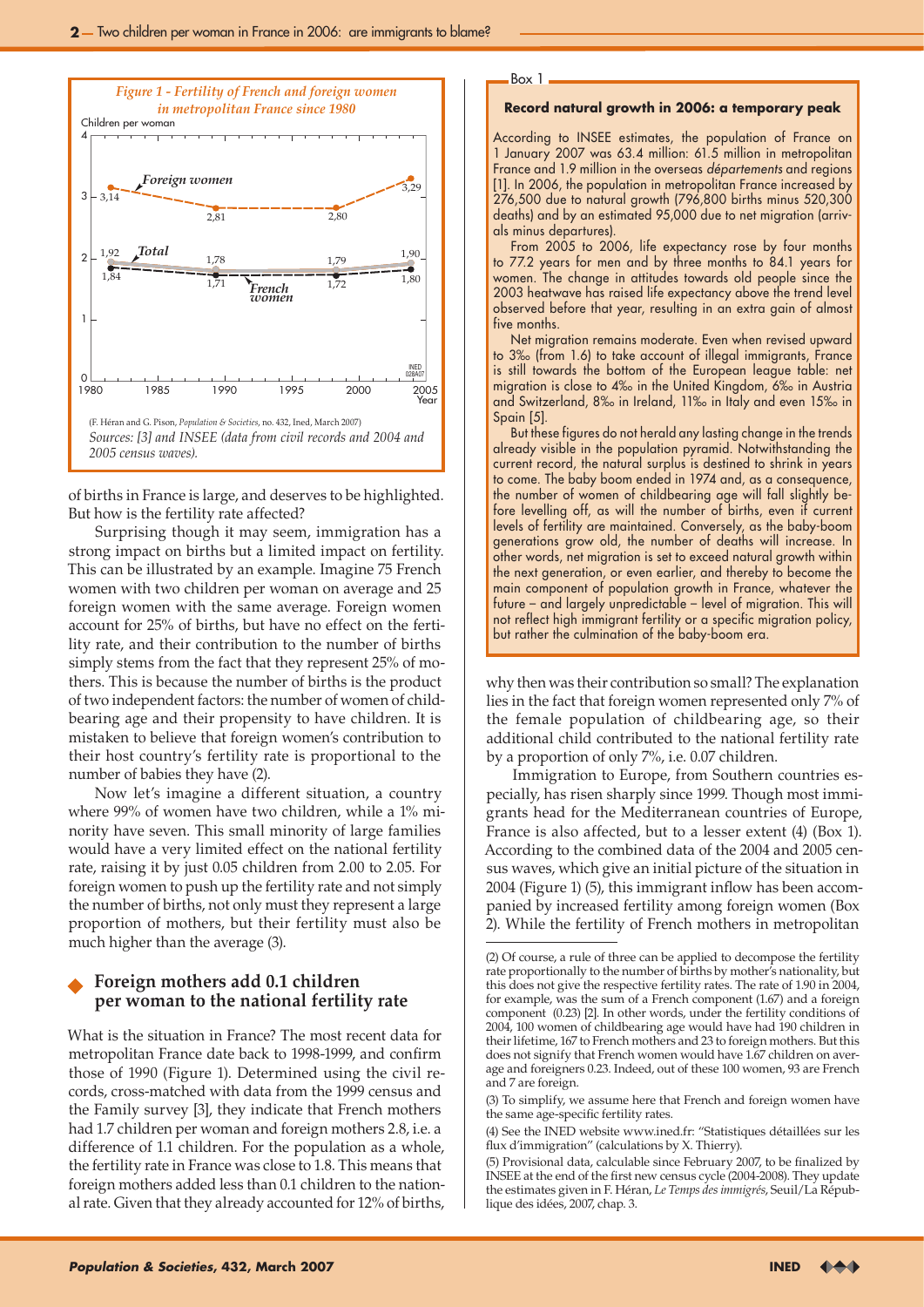

| Table 2 - Population indicators from 1950 to 2006, metropolitan France |  |  |
|------------------------------------------------------------------------|--|--|
|------------------------------------------------------------------------|--|--|

|                          | 1950           | 1960                     | 1970   | 1980           | 1990   | 1997   | 1998   | 1999   | 2000   | 2001   | 2002   | 2003   | 2004           | 2005(p) | 2006(p) |
|--------------------------|----------------|--------------------------|--------|----------------|--------|--------|--------|--------|--------|--------|--------|--------|----------------|---------|---------|
| Births (m)               | 858            | 816                      | 848    | 800            | 762    | 727    | 738    | 745    | 775    | 771    | 762    | 761    | 768            | 774     | 797     |
| Deaths (m)               | 530            | 517                      | 540    | 547            | 526    | 530    | 534    | 538    | 531    | 531    | 535    | 552    | 509            | 528     | 520     |
| Natural increase (m)     | 328            | 299                      | 308    | 253            | 236    | 196    | 204    | 207    | 244    | 240    | 226    | 209    | 258            | 247     | 276     |
| Net migration (m)        | 35             | 140                      | 180    | 44             | 80     | 40     | 45     | 60     | 70     | 85     | 95     | 100    | 105            | 95      | 95      |
| Total growth (m)         | 363            | 439                      | 488    | 297            | 316    | 236    | 249    | 267    | 314    | 325    | 321    | 309    | 363            | 342     | 371     |
| Adjustment (1) (m)       | $\overline{a}$ | $\overline{\phantom{a}}$ | ٠      | $\overline{a}$ | ٠      | $-53$  | $-53$  | 86     | 86     | 86     | 86     | 86     | $\overline{a}$ |         |         |
| Birth rate (t)           | 20.5           | 17.9                     | 16.7   | 14.9           | 13.4   | 12.5   | 12.6   | 12.7   | 13.1   | 13.0   | 12.7   | 12.6   | 12.7           | 12.7    | 13.0    |
| Death rate (t)           | 12.7           | 11.3                     | 10.6   | 10.2           | 9.3    | 9.1    | 9.1    | 9.2    | 9.0    | 8.9    | 8.9    | 9.2    | 8.4            | 8.6     | 8.5     |
| Total fertility rate (r) | 51.9           | 27.4                     | 18.2   | 10.0           | 7.3    | 4.7    | 4.6    | 4.3    | 4.4    | 4.5    | 4.1    | 4.0    | 3.9            | 3.6     | 3.7     |
| Total fertility rate (e) | 2.93           | 2.73                     | 2.47   | 1.94           | 1.78   | 1.73   | 1.76   | 1.79   | 1.87   | 1.88   | 1.86   | 1.87   | 1.90           | 1.92    | 1.98    |
| Life expectancy:         |                |                          |        |                |        |        |        |        |        |        |        |        |                |         |         |
| male(a)                  | 63.4           | 67.0                     | 68.4   | 70.2           | 72.7   | 74.6   | 74.8   | 75.0   | 75.3   | 75.5   | 75.8   | 75.9   | 76.8           | 76.8    | 77.2    |
| female (a)               | 69.2           | 73.6                     | 75.9   | 78.4           | 80.9   | 82.3   | 82.4   | 82.5   | 82.8   | 82.9   | 83.0   | 82.9   | 83.9           | 83.8    | 84.1    |
| Marriages (m)            | 331            | 320                      | 394    | 334            | 287    | 284    | 271    | 286    | 298    | 288    | 279    | 276    | 272            | 276     | 268     |
| Marriage rate (t)        | 7.9            | 7.0                      | 7.8    | 6.2            | 5.1    | 4.9    | 4.6    | 4.9    | 5.0    | 4.8    | 4.7    | 4.6    | 4.5            | 4.5     | 4.4     |
| Population $(2)$ (m)     | 42.010         | 45,904                   | 51,016 | 54,029         | 56,893 | 58,299 | 58,497 | 58,850 | 59,249 | 59,660 | 60,067 | 60,462 | 60.825         | 61.167  | 61,538  |
| Under 20 (2) (m)         | 12,556         | 14,665                   | 16,748 | 16,419         | 15,632 | 15,027 | 15,018 | 15,044 | 15,054 | 15,060 | 15,069 | 15,124 | 15,151         | 15,175  | 15,204  |
| $65$ and above $(2)$ (m) | 4,727          | 5,288                    | 6,174  | 7,541          | 8,036  | 9,164  | 9,285  | 9,422  | 9,543  | 9,667  | 9,779  | 9,871  | 9,991          | 10,059  | 10,111  |
| Under 20 (2) %           | 29.9           | 31.9                     | 32.8   | 30.4           | 27.5   | 25.8   | 25.7   | 25.6   | 25.4   | 25.2   | 25.1   | 25.0   | 24.9           | 24.8    | 24.7    |
| 65 and above (2) $\%$    | 11.3           | 11.5                     | 12.1   | 14.0           | 14.1   | 15.7   | 15.9   | 16.0   | 16.1   | 16.2   | 16.3   | 16.3   | 16.4           | 16.4    | 16.4    |

(a) in years – (e) children per women – (m) in thousands – (p) provisional – (r) per 1,000 live births – (t) per 1,000 population

(1) the population estimates for the period 1990-2003 were adjusted to establish consistency between the censuses of 1990 and 1999 and the census surveys of 2004, 2005 and 2006 (see Richet-Mastain, 2007 [1]) – (2) at year-end.

*Source: Insee, Division des enquêtes et études démographiques [\(http://www.insee.fr](http://www.insee.fr)).*